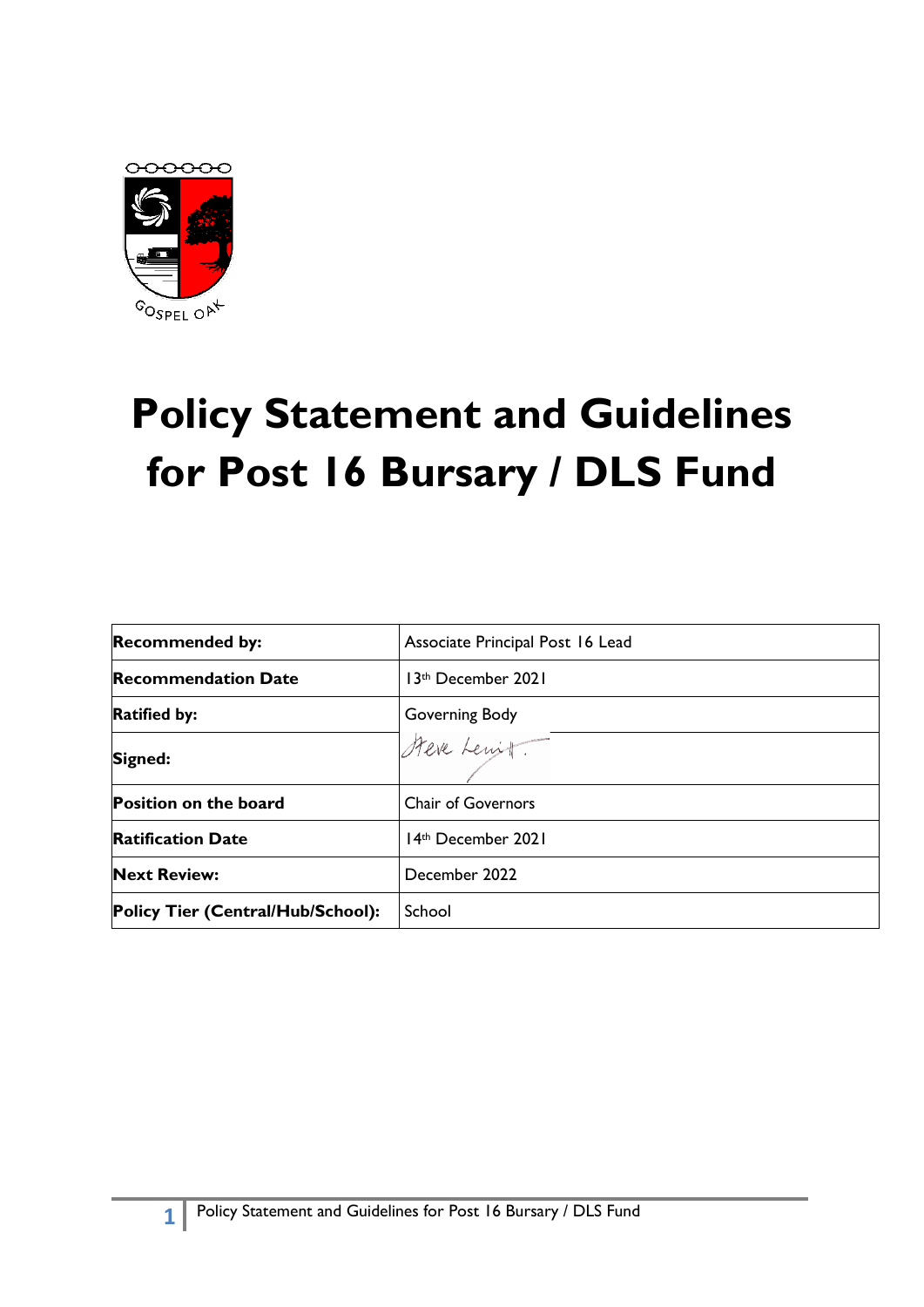# **Post 16 Bursary / DLS Fund**

The 16-19 Bursary Fund provides financial support to help students overcome specific financial barriers to participation so they can remain in education. The fund is money given to post-16 providers by the Education and Skills Funding Agency (ESFA). Many will experience financial difficulties with costs such as transport, food or equipment. Eligibility is based on the student meeting residency requirements and being on a means-tested or disability benefit.

There are two types of bursaries:

- I. **Higher-priority claimants** (defined vulnerable groups) who will receive a bursary of up to
	- £1,200.00 per year from the school fund
- **II. Discretionary bursaries** awarded to Mid and Lower-priority claimants, to meet individual

 needs. For example, to help with the cost of transport, meals, books, equipment, field trips and other course-related costs. The school is responsible for managing both types of bursary. Students who want to apply for support from the bursary fund should complete and submit an application form by Friday 23rd October 2021

#### **Eligibility criteria – all bursaries: To be eligible for either type of bursary in the 2021/22 academic year, the student must:**

- Be aged over 16 and under 19 at 31 August 2021
- Be aged 16 or over at 31 August 2021 and have an Education, Health and Care Plan (EHCP)

● Be aged 16 or over at 31 August 2021 and continuing on a study programme they began aged 16 to 18 ('19+ continuers')

● Meet the residency criteria in section 3 of the ESFA document 'Funding guidance for young people 2021 to 2022'. Section 3 of this document also specifies the evidence the school must see to confirm eligibility.

● The student must also meet the criteria of either the higher, mid or lower-priority group (see below).

# **Criteria for the vulnerable bursary (higher-priority group - Priority 1)**

Students must fall into one or more of the categories below to be able to apply for a **Priority 1** bursary:

- In care
- Care leavers
- Young people in receipt of Income Support or Universal Credit because they are financially supporting themselves or financially supporting themselves and someone who is dependent on them and living with them such as a child or partner
- Young people in receipt of Disability Living Allowance or Personal Independence Payments in their own right as well as Employment and Support Allowance (ESA) or Universal Credit (UC) in their own right.

Eligible students will receive payment of up to  $£1,200$ , paid weekly by BACs transfer.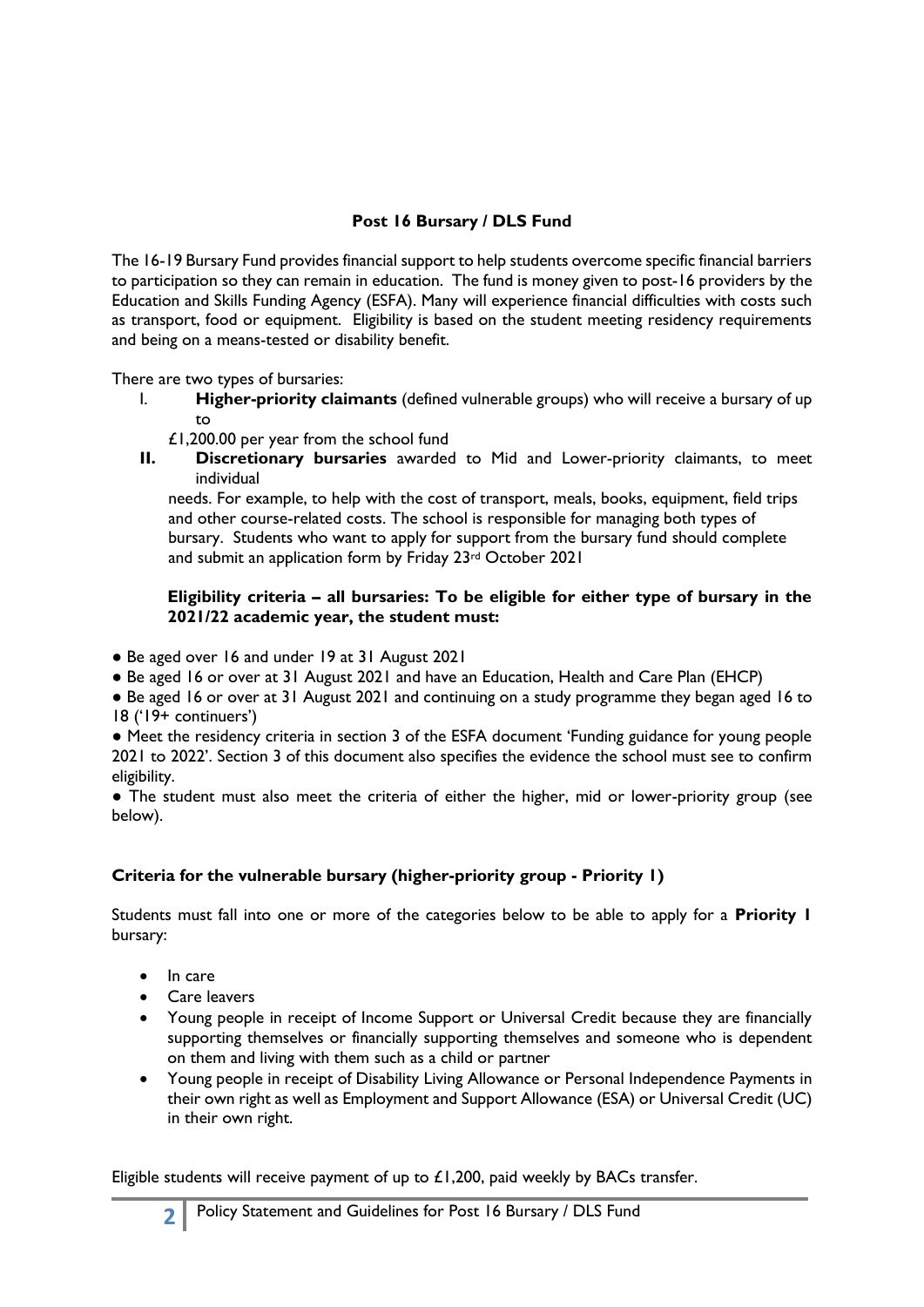#### **Defining in care and care leavers**

The 16 to 19 Bursary Fund defines 'in care' as 'Children looked after by a local authority on a voluntary basis (section 20 of the Children Act 1989) or under a care order (section 31 of the Children Act 1989) - Section 22 of the Children Act 1989 defines the term 'looked after child'.'

A 'care leaver' is defined as:

● a young person aged 16 and 17 who was previously looked after for a period of 13 weeks consecutively (or periods amounting to 13 weeks), which began after the age of 14 and ended after the age of 16; or

● a young person aged 18 or above who was looked after prior to becoming 18 for a period of 13 weeks consecutively (or periods amounting to 13 weeks), which began after the age of 14 and ended after the age of 16

More information about Income Support can be found at [www.gov.uk/income-support](http://www.gov.uk/income-support) More information about Universal Credit can be found at [www.gov.uk/universal-credit](http://www.gov.uk/universal-credit) More information about Employment and Support Allowance can be found at [www.gov.uk/employment-support-allowance](http://www.gov.uk/employment-support-allowance)

More information about Personal Independence Payments can be found at [www.gov.uk/pip](http://www.gov.uk/pip)

The allocation of these funds will be subject to audit. Therefore, the Academy will require proof that the application is genuine in the form of written evidence from the young person and their key worker. The school will seek and retain copies of evidence from the young person, bearing in mind confidentiality. Appropriate evidence includes:

● for students who are in care or a care leaver, written confirmation of their current or previous looked-after status from the relevant local authority. This is the local authority that looks after them or provides their leaving care services. This could be a letter or an email but must be clearly from the local authority

● for students in receipt of Income Support or Universal Credit (UC), a copy of their Income Support or UC award notice. This must clearly state that the claim is in the student's name/confirm they are entitled to the benefits in their own right. The evidence must not state any conditions that prevent them from participating in further education or training. For students in receipt of UC, institutions must also see a tenancy agreement in the student's name, a child benefit receipt, children's birth certificates, utility bills and so on

● for students receiving UC/ESA and Disability Living Allowance and Personal Independence Payments, a copy of their UC claim from DWP. Evidence of receipt of Disability Living Allowance or Personal Independence Payment must also be provided

In some cases, a young person might meet the eligibility criteria for a bursary for vulnerable groups but their financial needs are already met, they have no relevant costs or do not need the maximum award.

#### **Criteria for mid-priority group (Priority 2)**

Where a student does not meet the higher-priority group criteria they may still be eligible for support. The school's criterion is students who are entitled to free school meals (FSM). The school will need to be satisfied that the application is genuine following the standard procedures that are currently in operation for application for FSM.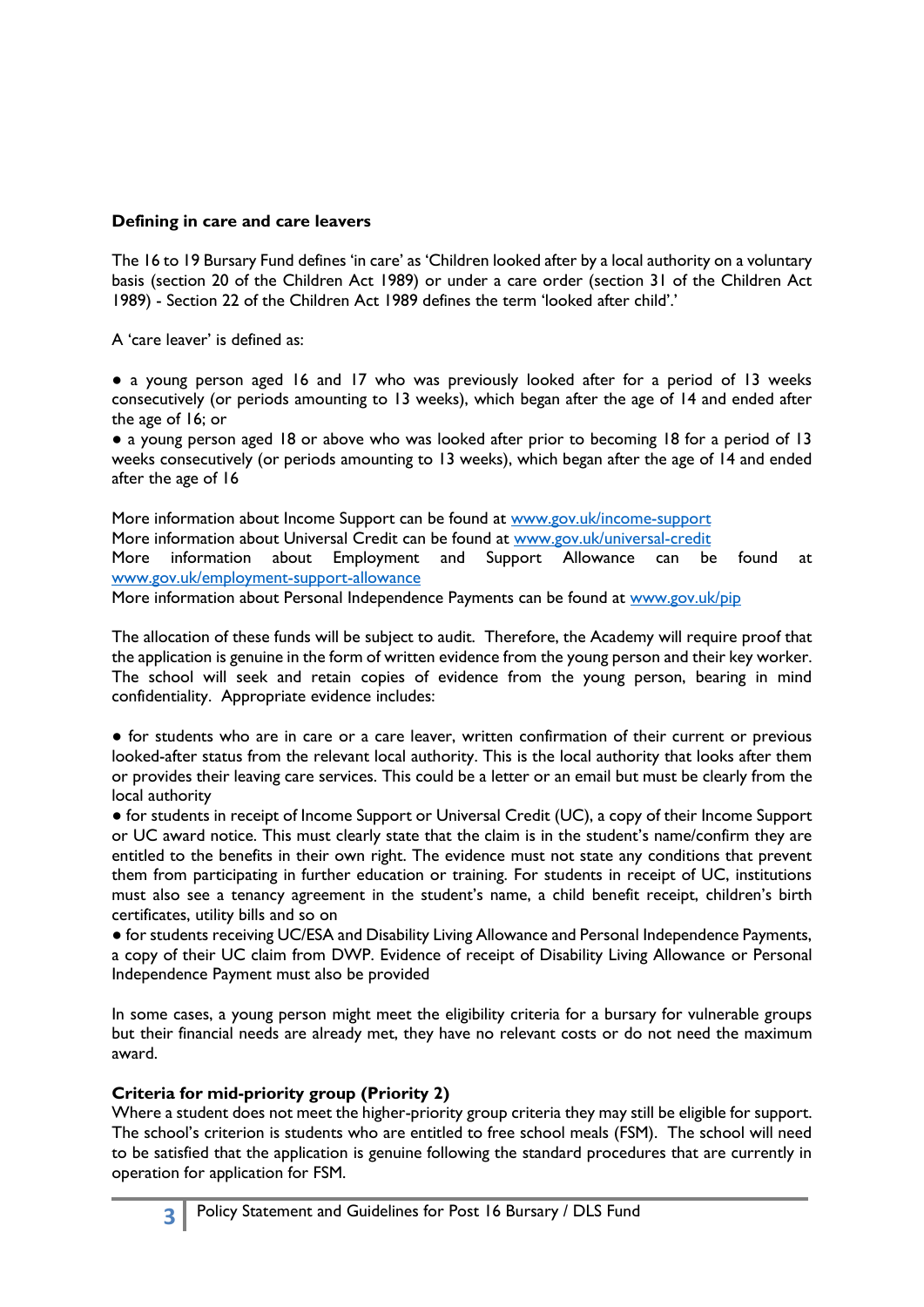A cash bursary of up to £500 will be paid to eligible students for the academic year, paid over 3 terms.

## **Criteria for lower priority group (Priority 3**)

Where there is a surplus of funds after the allocation to students in Priority 2, then students with household incomes of less than £20,817 may apply for a lower level of support determined by their specific needs. The following evidence will be required for students in this group:

● A copy of entitlement to means-tested state benefit, or Tax Credit Award Notice confirming household income of less than £20,817; or

● Evidence of income from self-employment, a P60, or 3 to 6 months' worth of bank statements as evidence; or

• 3 most recent monthly award statements for Universal Credit.

A cash bursary of up to £250 for the academic year will be paid to eligible students, paid over 3 terms.

Conditions for Receipt of Student Bursaries Receipt of both vulnerable student bursaries (Priority 1) and discretionary bursaries (Priority 2 and 3), is conditional on the student meeting the following standards:

- no unauthorised absence during the period the payment covers
- no lates without a valid reason during the period the payment covers
- good behaviour

Part payment may be awarded to students where attendance is lower than 95% at the discretion of the Academy. Students will be informed of any decision made.

Evidence that each student has agreed to these conditions will be shown by the signed declaration in the application form (see Appendix 2).

## **5. Allocation**

All decisions about which students receive a discretionary bursary and how much bursary they receive are based on each student's individual circumstances and their actual financial need. These will vary from student to student depending on, for example, their household income, the number of dependent children in the household, the distance they need to travel to school and the requirements of their study programme.

Once it is established who will be supported, the funds will need to be divided:

●Some funding will be held back for applicants who join later on in the year or whose personal circumstances change.

• The allocation to the Priority 2 students needs to be fair; students that apply will be assessed individually based on their actual financial need.

● If there is still money in the fund after allocation of funds to Priority 2 students referred to above then students with household incomes of less than £20,817 may receive financial support. This could be in the form of the payment for specific items required (e.g. textbook or trip that is necessary for course of study).

● The allocation criteria will reflect the school's Equalities policies and codes of practice and be endorsed by school committees.

● Where a student is required to attend a subject related trip (e.g. Geography field trip) the appropriate amount will be deducted from the allocation.

● The funding for Priority 1 students comes from the Student Bursary Support Service (SBSS) and is held centrally, so does not form part of the allocation set out above.